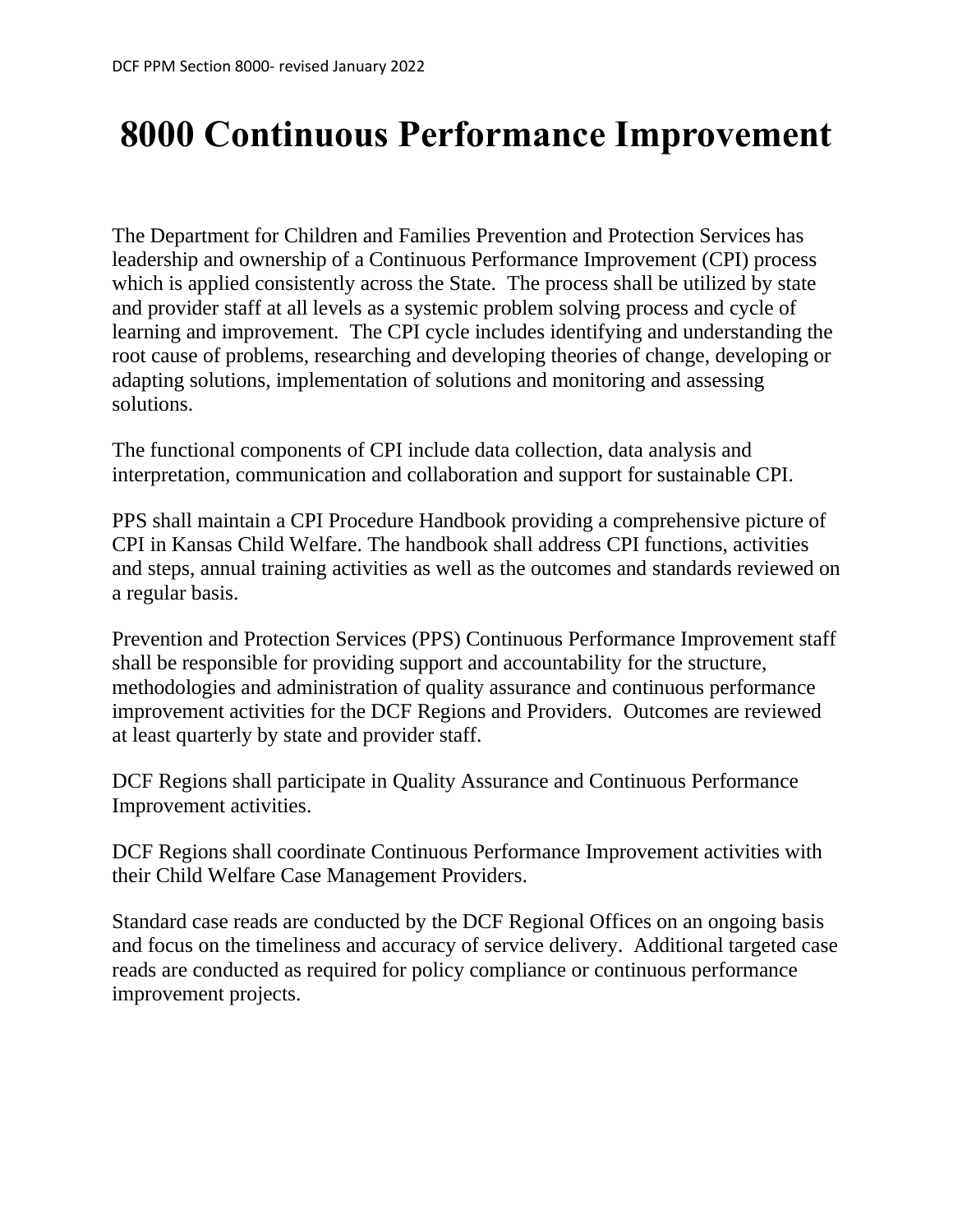Stakeholder meetings are organized at the case specific, community and statewide levels to involve customers and stakeholders in discussions about the delivery of Child Welfare services.

Residential/Group Home monitoring is conducted initially by the DCF Regional Offices and then annually by the Child Welfare Case Management Providers. Administrative Reviews are conducted annually by DCF/PPS.

A. Information systems, data collection and reporting:

The primary systems used for continuous performance improvement include FACTS, KIDS, KIPS, SCRIPTS and the Case Read Application.

PPS has processes in place to identify and address data quality issues which include the use of Federal Validation Utility program, a PPS Error and Reporting Correction process, and case record reviews for AFCARS elements in addition to other tools used by field offices to correct potential data entry errors.

PPS monitors federal requirements and guidelines related to AFCARS, NCANDS, CFSR data profiles, and NYTD through a review of information and utilization of quality tools for AFCARS and NCANDS.

PPS utilizes (not limited to) statewide stakeholder interviews, case specific stakeholder interviews, surveys, provider reports, statewide Management Information Systems (MIS) reports and standard and targeted case reviews to collect quantitative and qualitative data to assess performance and identify opportunities for improvement regarding systemic factors.

Outcomes data collection and reporting is standardized to provide consistency and enable comparison throughout the Agency on a statewide basis, by DCF Regions and Providers.

B. Method for establishing case read samples:

The case read sample for each program is derived from the respective case population that has been active during the last three months in a twelve month period under review. A "Stratified Random Sample" strategy is utilized to establish the sample size. The statewide population is broken out by DCF Region. The number of cases in the sample for each Region is proportionate to the number of cases in the total population for each Region. Cases are assigned a random ID number and randomly selected until the correct percentage for each Region is achieved.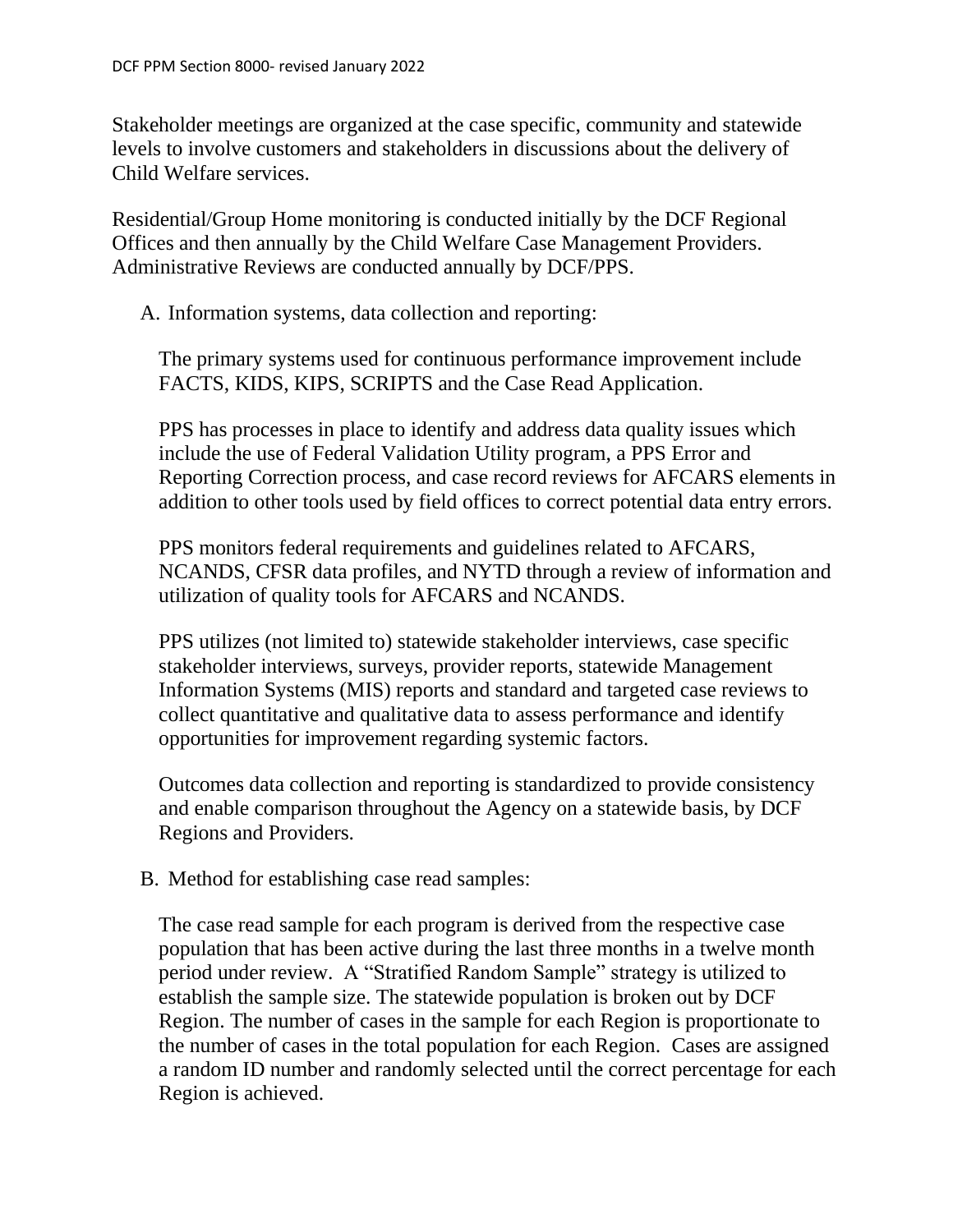The number of cases in the sample is set at a level sufficient to maintain statewide statistical validity. This level is established by consulting a table of recommended sample sizes from the DCF Office of Strategic Performance Management.

#### C. Analysis of outcomes:

Data are analyzed to determine the performance of processes, and to identify opportunities for improvement.

Opportunities for improvement will range from those that are systemic or statewide to those that are specific to DCF Regions, Child Welfare Case Management Providers or individual staff.

Standard CPI reports include (not limited to) national and state outcomes and indicators reported from the state MIS and case read system. In addition, providers draw upon their internal QA and performance improvement activities and information to enhance the PPS CPI process.

### D. Training:

Training shall be provided to state and provider staff on an annual basis and will include (not limited to) the understanding of: the PPS CPI Cycle and structure, utilization of MIS outcomes reports, case read reporting application basics, data analysis, performance improvement project tools and techniques, spread sheet basics and orientation to individual case read instruments.

Training shall be offered to community stakeholders on the PPS CPI Cycle and structure and the availability and utilization of CPI reports.

### E. Monitoring Contractor Performance:

To assess performance of the Contractor, the state will review and monitor accountability for child welfare programs through direct oversight, case read processes and administrative site visits. Case read and oversight activities are used to assess and improve the delivery of services to families. Results of case read and oversight activities may be published by DCF on the internet or in other public information material.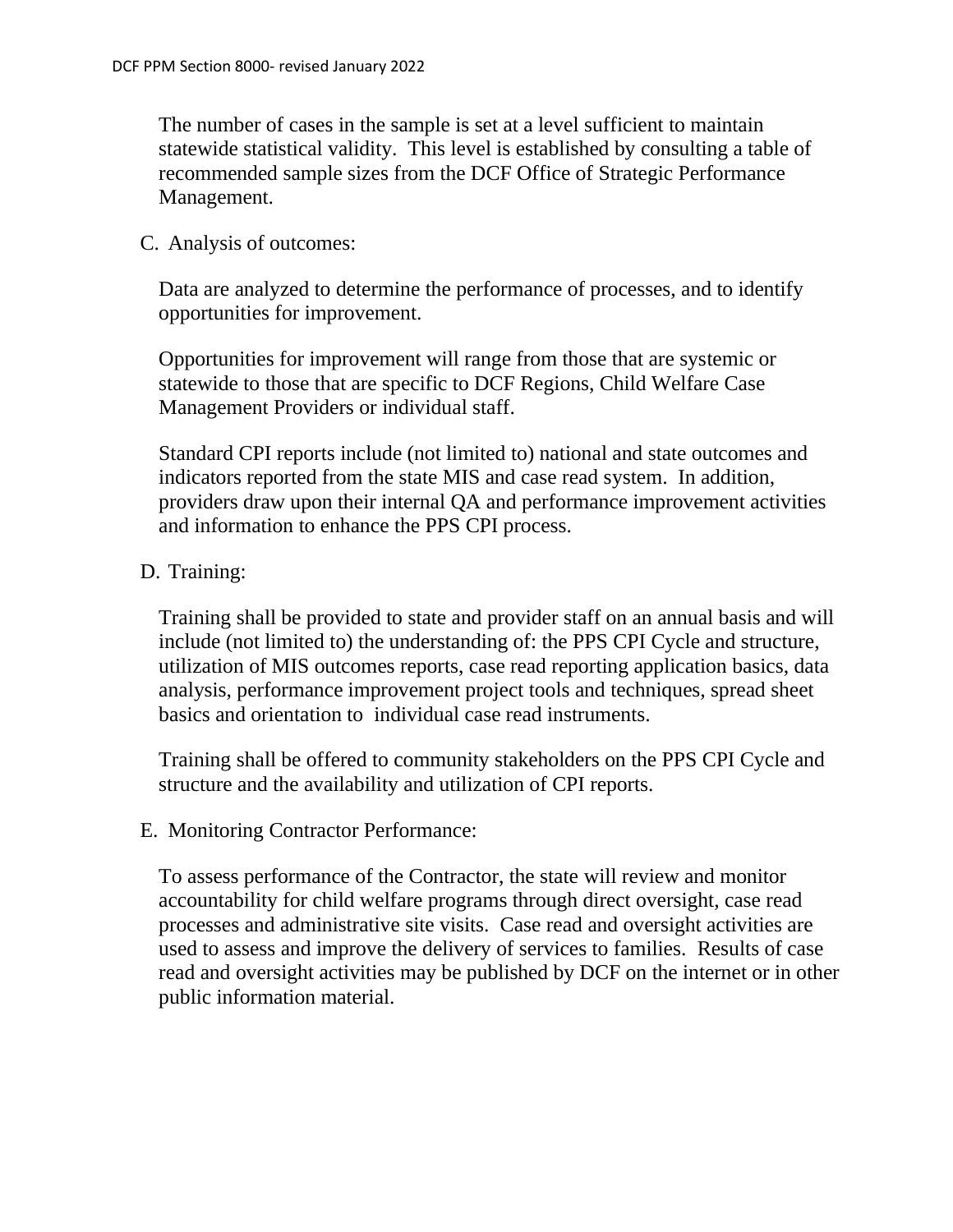- 1. Poor performance on case read questions, nonconformities identified during an audit, not meeting the requirements of an administrative site review, or other sources identifying a significant or repeated problem impairing performance or compliance may lead to the implementation of a corrective action plan (CAP). If a problem is identified by DCF, the contractor shall develop a Corrective Action Plan (CAP) approved by DCF, to address the root cause of the issue and action steps to be taken to obtain improvements and prevent recurrence of the problem. Failure to meet CAP provisions shall require the Contractor to reimburse DCF for costs incurred in resolving the problem. The concepts of a CAP are:
	- a. Using clearly identified sources of data which identify problems that will be investigated.
	- b. Completing a root cause analysis to identify the cause of a discrepancy or deviation and suggest corrective actions to potentially prevent recurrence of a similar problem, or preventive action to ensure that discrepancies do not occur.
	- c. Implementing corrections to rectify the problem which is identified.
- 2. Monitoring Contract Outcomes: Contractor performance is also measured, in part, through contract outcomes. Contract outcomes include the national data standards for safety, permanency, and well-being. Performance based outcomes shall not be rewarded with monetary or other bonuses/awards for staff.

The contract performance year is the state fiscal year (SFY) July 1- June 30. Reports published may reflect both federal and state fiscal year periods.

If contract outcomes are not met at the completion of the first SFY of the contract, the contractor shall develop a Program Improvement Plan (PIP) approved by DCF to address unmet outcomes. The PIP shall include action steps to be taken to create improvements and demonstrate continued improvement for each unmet outcome. Failure of the Contractor to meet PIP requirements may result in liquidated damages.

The PIP will be developed for a period of 2 years, and individual outcome(s) will be deemed completed as successful when the outcome performance meets the negotiated improvement goals by the end of the SFY.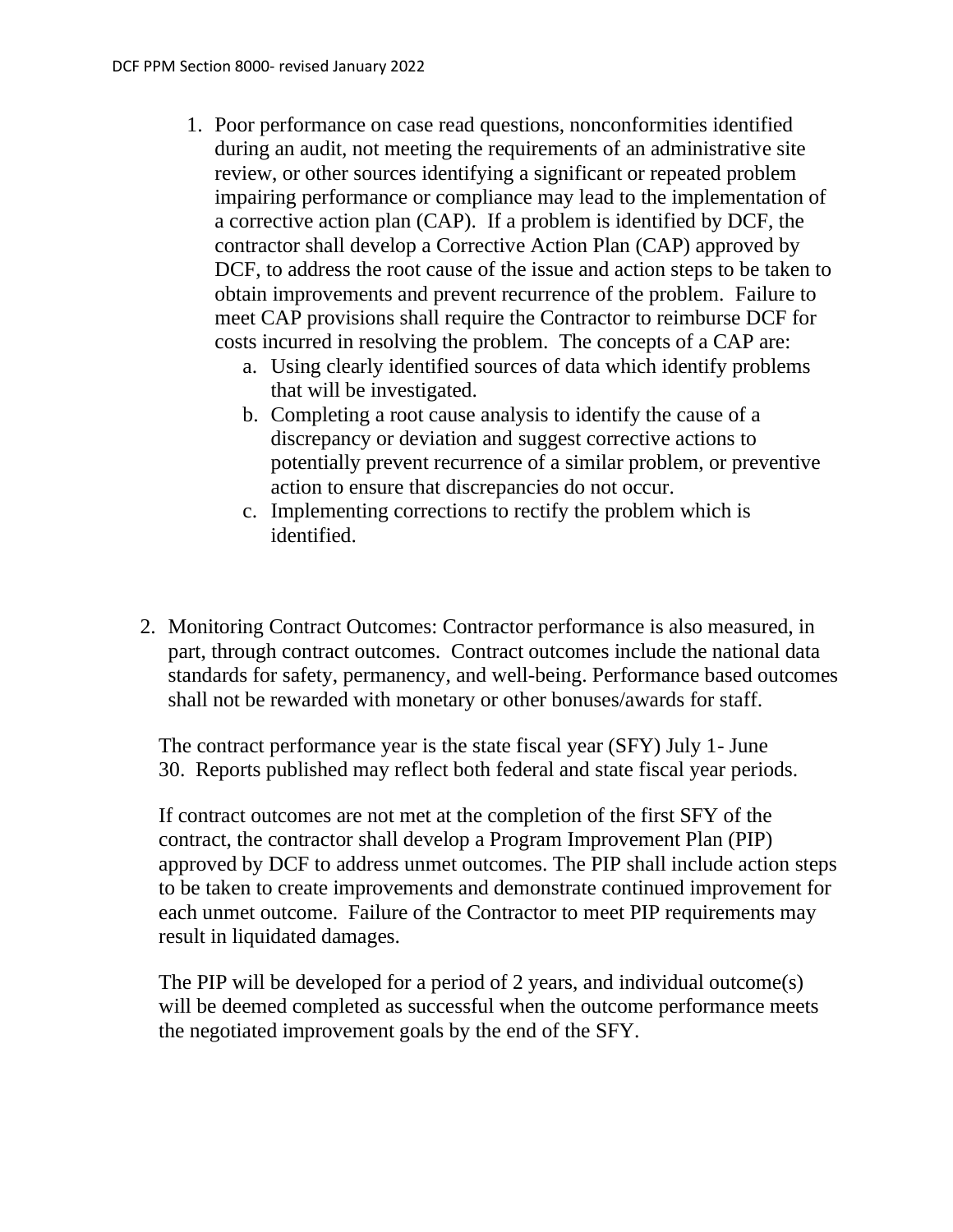Failure of the contractor to meet the negotiated improvement goal(s) by the end of the SFY using year- end performance data may result in the termination of the contract. If negotiated improvement goals are not met a liquidated damage may be assessed for each outcome not met. DCF may withhold any damage amount from the July base payment in the year following the completion of the PIP. DCF may also impose liquidated damages if Outcomes/Standards are not met during the following year(s) of the contract.

### **8010 Conflict of Interest**

DCF, CPI Case Review Staff shall have no direct contact, supervision, oversight or consultation for the cases they review. Case Review Staff shall not review or conduct third-party quality assurance on any case in which they participated or consulted in any way.

### **8020 Safety Concerns**

Safety concerns identified by case review staff during the case review process shall be immediately communicated to the appropriate PPS Regional Administrator.

## **8200 Child Welfare Case Management Provider's Responsibility for Continuous Performance Improvement**

Child Welfare Case Management Providers are responsible for working with the Prevention and Protection Services (PPS) Continuous Performance Improvement staff on Performance Improvement activities. The Child Welfare Case Management Providers shall: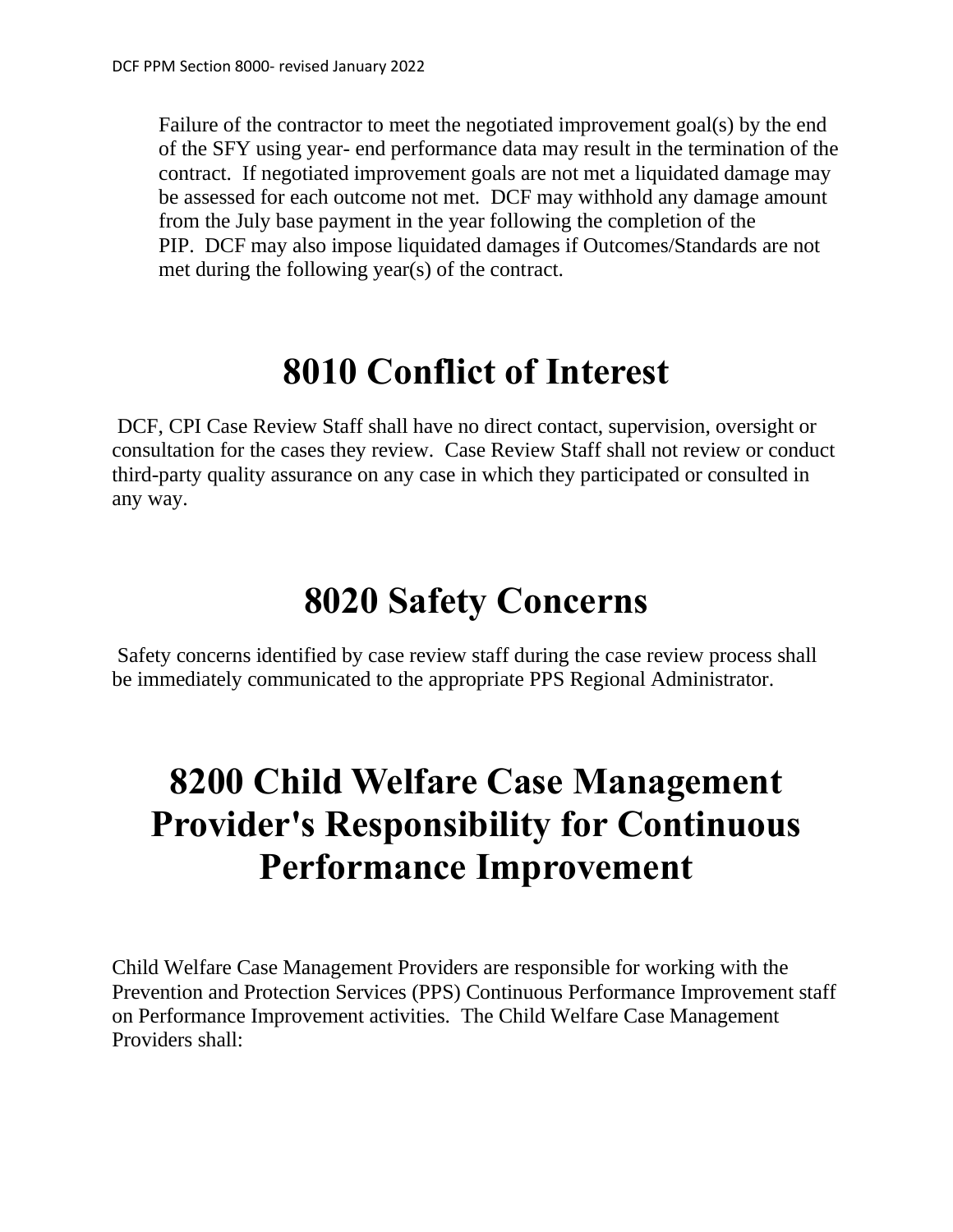- A. Participate in continuous performance improvement activities.
- B. Assure quality enhancement programs are comprehensive and on-going.
- C. Submit quarterly management reports.
- D. Participate in the Prevention and Protection Services Case Review program and in case reads.
- E. Provide access to case files as requested by the Regions for ongoing and targeted case reads.
- F. Participate in discussions about the results of regional case reads at the time of their completion. Child Welfare Case Management Providers shall review each case identified in the sample and reconcile findings with the DCF Region.
- G. Develop a Corrective Action Plan for approval by DCF if warranted by performance.
- H. Develop and submit for approval by DCF, a Program Improvement Plan if warranted by performance.

## **8300 Case Read Decisions**

During the case read process, if there is disagreement on the scoring of a specific case read question that cannot be resolved, the Prevention and Protection Services (PPS) Regional PI staff will send a brief description of the disagreement to PPS Administration program staff with a copy to the Child Welfare Case Management Provider.

## **8400 Residential/Group Home Monitoring**

All Residential/Group Home placement providers shall be licensed through DCF Foster Care and Residential Facility Licensing Division and meet the DCF/PPS Placement Standards and requirements in the Child Welfare Handbook of Client Purchases in order to obtain a provider agreement with DCF.

Implementing a new facility or modifying a provider agreement for an existing facility requires an onsite review conducted by DCF regional staff. Providers may initiate the process by contacting their DCF regional office.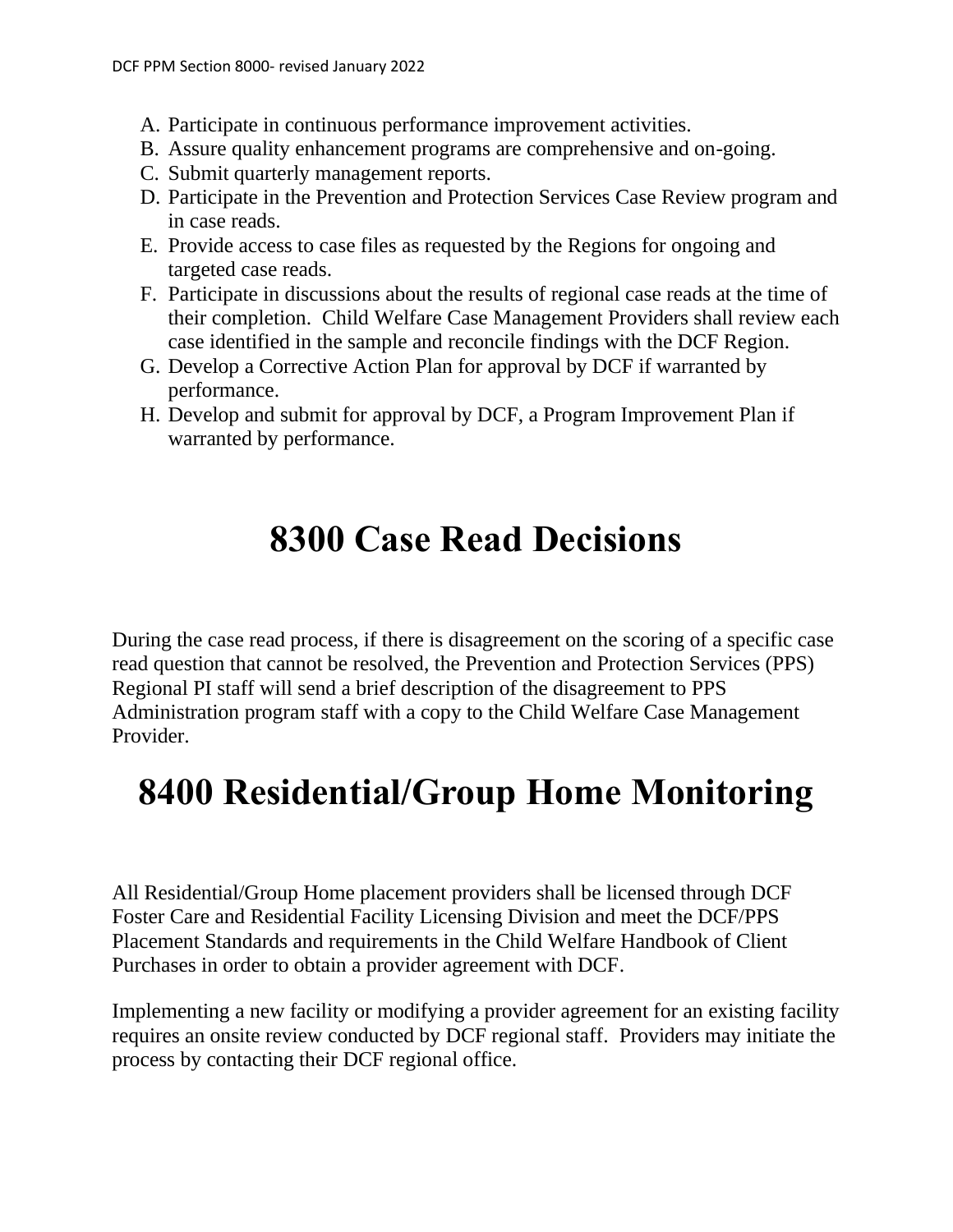- A. Implementing a New Facility or Renewing/Changing a Provider Agreement:
- 1. DCF regional staff shall assess the need for the type of service requested for a new facility and/or a change in services listed in an existing provider agreement.
- 2. DCF regional staff shall provide information to the provider including a copy of the DCF Placement Standards, Child Welfare Handbook of Client Purchases and contact information for DCF Foster Care and Residential Facility Licensing Division.
- 3. DCF regional staff shall provide technical assistance relative to the DCF Placement Standards and Child Welfare Handbook of Client Purchases.
- 4. DCF regional staff shall collaborate with KDOC-JS if the facility wants to serve juvenile offenders and child in need of care youth.
- 5. DCF regional staff shall conduct an on-site review of the facility to ensure compliance with the Placement Standards and the Child Welfare Handbook of Client Purchases. The on-site review shall include a tour of the facility, review of policy and procedures, human resource files and staffing patterns using the site review instrument listed below. Ninety days after a new facility opens, or a change in services listed in an existing provider agreement is implemented, DCF regional staff shall return on site to review case records.
- 6. Each type of facility has a unique site visit review instrument. The types of facilities covered in this section include:
	- 1. Community Integration Program (CIP) (PPS 8400A)
	- 2. Emergency Shelter (PPS 8400B)
	- 3. Residential Maternity (PPS 8400C)
	- 4. Secure Care (PPS 8400D)
	- 5. Transitional Living Program (TLP) (PPS 8400E)
	- 6. Youth Residential II (YRC II) (PPS 8400G)
- 7. DCF regional staff shall provide technical assistance for compliance issues related to the Placement Standards and the Child Welfare Handbook of Client Purchases and provide a written site visit report of findings to the Provider.
- 8. The placement provider and DCF regional staff shall address any concerns prior to establishing a provider agreement. Program improvement activities for securing compliance shall be completed within 30 days.
- 9. The site visit report shall be maintained by DCF Regional Office who maintains the provider agreement and forwarded to the Provider.
- B. On-going Monitoring: